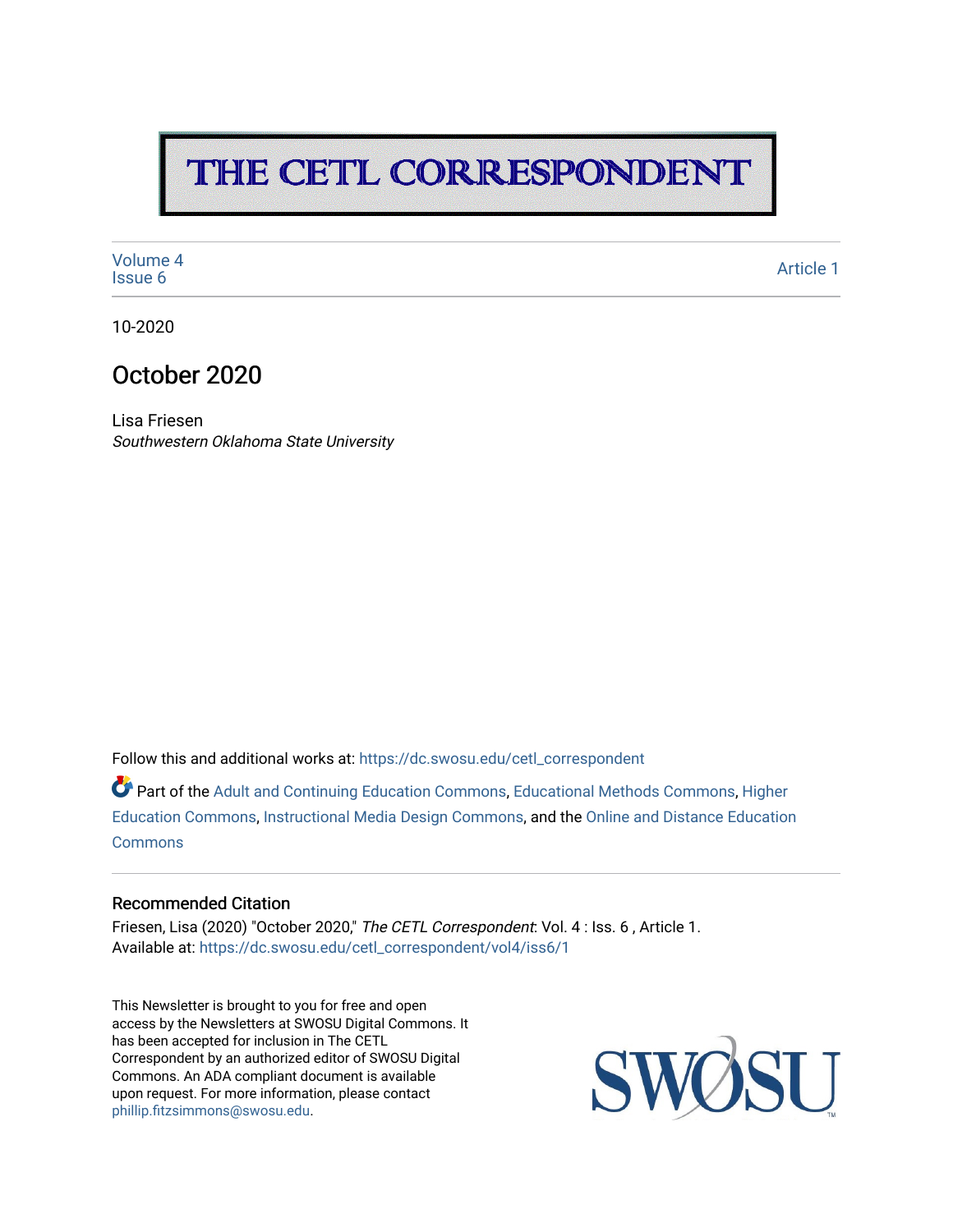# <span id="page-1-0"></span>CETL Correspondent

A Monthly Newsletter by the Center for Excellence in Teaching and Learning

SWOSU Center for Excellence in Teaching and Learning Newsletter **Canadian Communist Communist Communist Communist** 

#### *Issue Highlights (October):*

- Get to know **Dr. Amber Sturgeon** as she writes about her educational journey and some of the projects in the Kinesiology department for this month's **Focus on SWOSU Faculty**.
- **Monthly Workshops** are available from CETL staff. Check **Page 3** for dates and times.
- **Respondus** is holding webinar training sessions for **LockDown Browser & Monitor**. Check **Page 4** for registration information.
- Dr. Mapopa Sanga focuses on the importance of **Collaborating in the Online Learning Space.**
- Steve Ray shares some of the testing challenges choosing between **Traditional Assessments vs. Alternative Assessments.**

# **IN THIS ISSUE**

- **[In This Issue](#page-1-0) 1**
- **[Focus on SWOSU Faculty](#page-2-0)** *Dr. Amber Sturgeon*
- **Workshops Available**
	- *CETL Workshops with Nathan*
	- *[CETL Workshops with Mapopa](#page-3-0)*
	- *CETL Workshops with Steve*
- **[OLC, ePortfolios, & Instructor Training:](#page-4-0)  Respondus LockDown & Monitor 4**
- **[Insights from CETL's Teaching & Learning](#page-5-0)  Coordinators:**
	- *[Mapopa's Musings:](#page-5-0) Collaborating in the Online Learning Space* **5**
	- *Ray's Reflections: Traditional [Assessments vs. Alternative Assessments](#page-6-0)* **6**
- **[Team Contacts for CETL](#page-7-0) 7**



*Pages* 

**2** 

**3**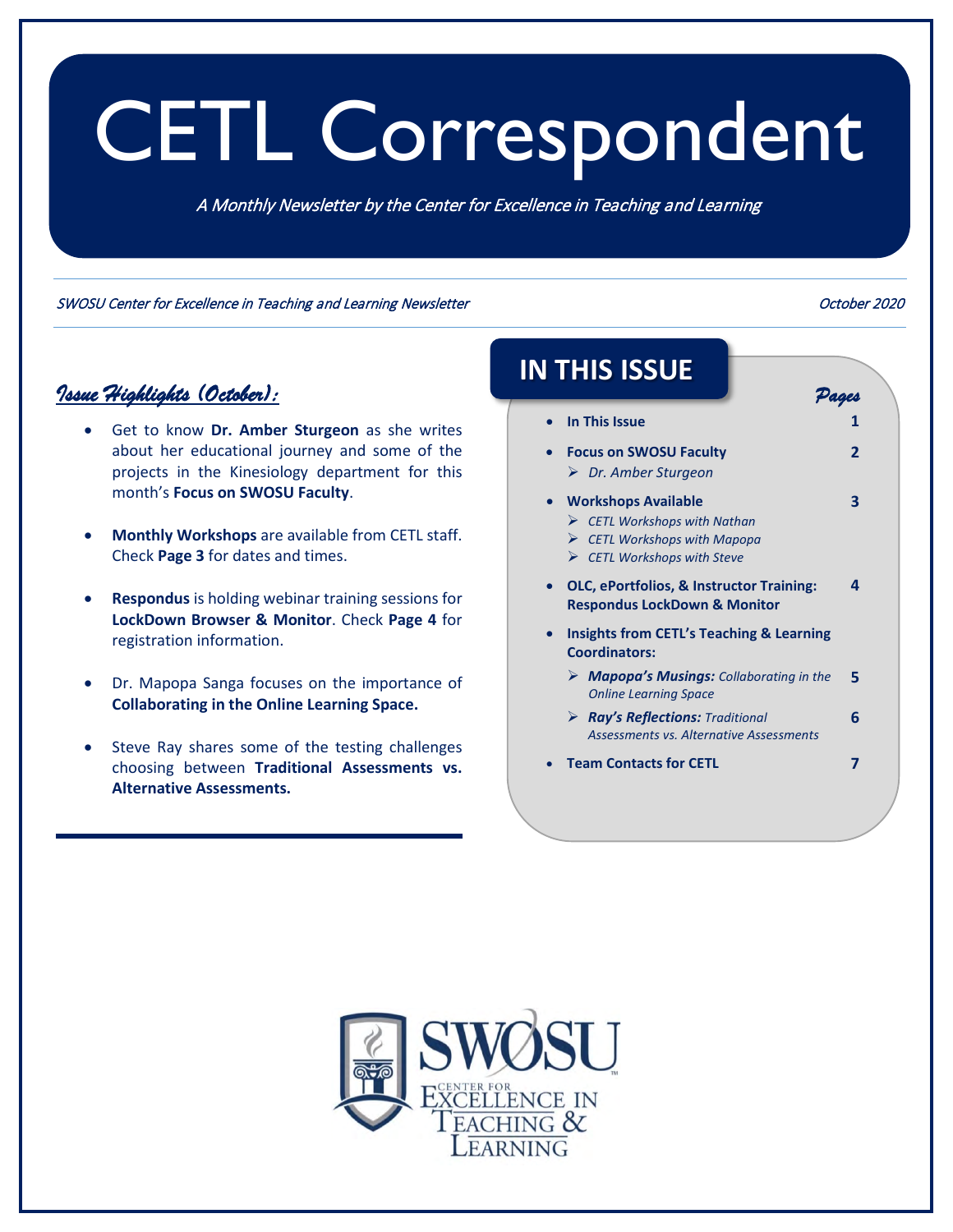# *Focus on SWOSU Faculty*

<span id="page-2-0"></span>CETL isspotlighting facultymembersin a series of articles called "Focus on SWOSU Faculty." These faculty have been selected as doing inspiring active learning methods in their courses and have agreed to share some of their activities with the SWOSU community. One SWOSU faculty member will be spotlighted per month who is using transformative and other exciting active learning methods in their teaching which advance student learning at SWOSU. This month, CETL is spotlighting Dr. Amber Sturgeon, Department of Kinesiology.



My husband and I have been married for 15 years. Our paths crossed in Stillwater, OK while we were both graduate students at Oklahoma State University. My Bachelor's Degree is in Elementary Education with a Master's and a Ph.D. in the Health and Human Performance program at OSU. I am blessed to be a mother of 3 girls, Skyler, Paisley, and Bentley. My husband and I enjoy raising our

girls out in the country, attending stock shows where our girls show steers along with playing basketball and softball.

I am forever thankful to Vicki Hatton for giving me a chance at SWOSU. In 2005 when I was hired, I was 2 years into the doctorate program at OSU. She called me on my wedding day asking if I would want to come interview for the position the following week. Her leadership and mentorship was remarkable and I will forever be grateful for her knowledge and friendship.

As a faculty member in the Department of Kinesiology my primary job responsibility has been to serve, educate and advise the Exercise Science students. The duties involve teaching many of the upper level Kinesiology classes along with being the Exercise Science Program Director. The Exercise Science Program was developed and implemented in 2007. I had an integral part in the creation, implementation and execution of the new program. Four new courses were created and developed when the Exercise Science Program started. At the time, I created and taught all four of the new classes. I currently teach three of the four classes.

One of my responsibilities for the program is being the program Director. The Director is responsible for the Exercise Science Internship Program. At the end of the Exercise Science Program, students finish their degree by completing a 240-hour internship. The program director coordinates, places, and monitors the students while they are in the field receiving real- life experiences.

In my 40 years of living, one of the many things I have learned is, "change" is going to happen. Over the past 15 years of being an educator, I have witnessed several changes in academia. However, adapting to change has not been as rampant as it has been in the past six months. Being forced to be completely virtual

after Spring Break brought about many challenges especially for the many hands on classes that we have in the Kinesiology Department. However, I do believe that with any challenge we face in life there are also opportunities that arise. Through this pandemic, I have learned and am better equipped to use the vast array of technology that can be used with virtual learning. Learning what is available and being able to use it with confidence excites and motivates me to try new things. In the Spring semester students created presentations using Zoom. They would then watch each other's presentations virtually. Class presentations have always been an assignment that I implement in my upper level classes. I believe it is so important for students to gain the confidence they need to be able to get up in front of others and speak. When Covid-19 prevented students to return to campus after spring break, we were still able to do this assignment with the use of Zoom and other technologies.

In many of my classes this Fall, I implement live Zoom sessions along with using Canvas Studio. Having these resources allows for the information to be delivered to the students in an effective teaching format. Students are also using the Discussion Forum. One of the many things I have learned with Virtual Learning is, students are more open to writing what they are thinking and feeling versus what they will say in the classroom. From past experiences, when I would encourage and beg students to start a discussion in class, there would be, many times, limited discussion. With virtual learning however, you ask them a question where they can write down their feelings and opinions they are more apt to opening up. I do enjoy the Discussion Forum and the amount of feedback I receive from it.

Teachers should be lifelong learners and continually strive to increase knowledge and growth. Undoubtedly, I learn from my students through the preparation, implementation, evaluation, and feedback process of teaching. It is always important to seek educational opportunities – both formal and informal – to gain new insights, ideas, and knowledge that will promote my professional and personal growth as a kinesiology educator. It should be remembered that the enthusiasm, attitude, and demeanor of an instructor can strongly influence and motivate students to learn and excel in a particular subject. If a teacher is approachable, sincere, caring and has a sense of humor, they will facilitate and motivate students to learn.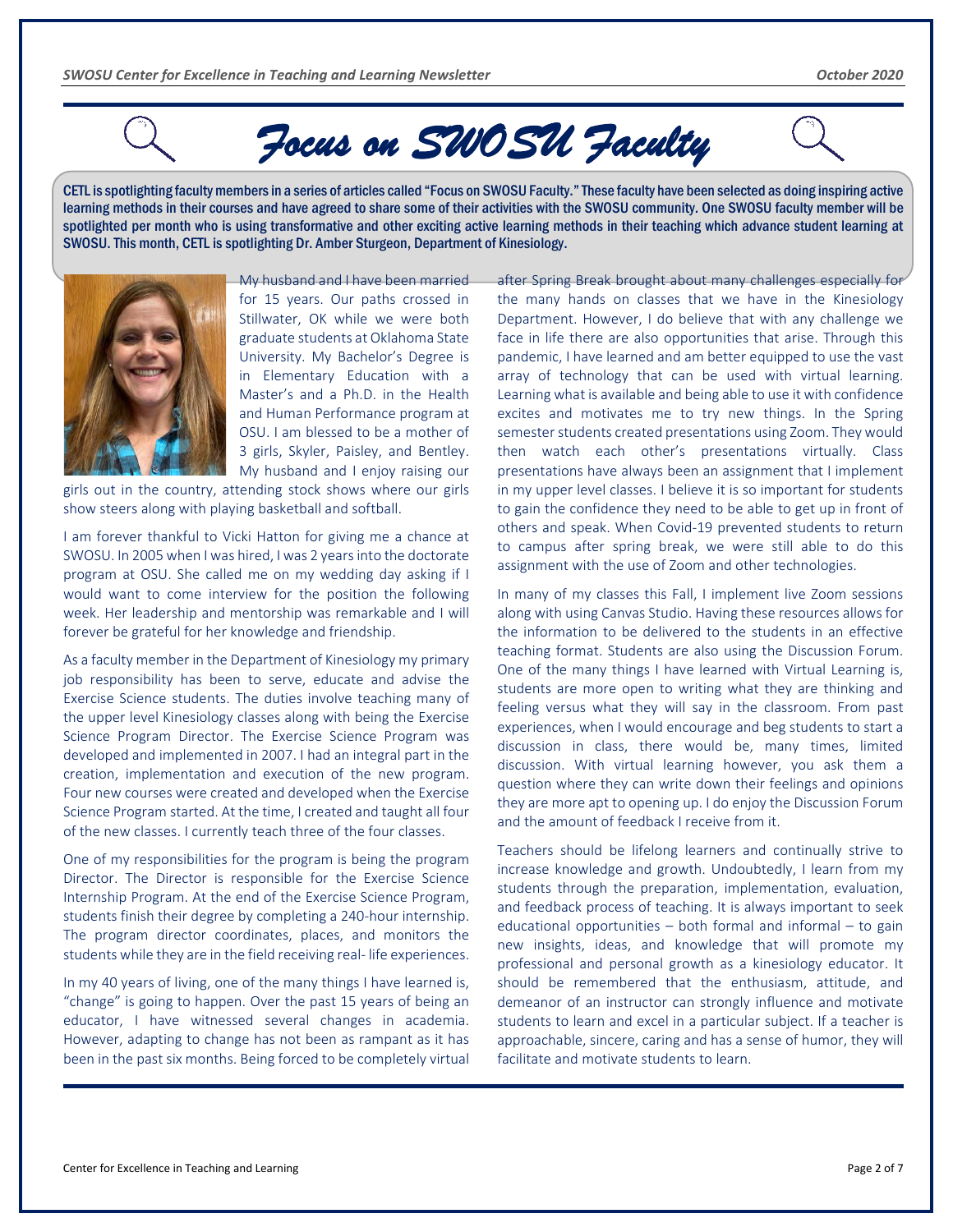# *Workshops Available for October*

### CETL Workshops with Nathan

#### <span id="page-3-0"></span>**DropBox Training**

Learn how to link DropBox documents/videos/recordings to Canvas.

#### **Basic Zoom Training**

One-on-one Basic Zoom training. Introduces Basic Zoom features. Structured for the new Zoom user.

#### **Advanced Zoom Training**

One-on-one Advanced Zoom training. Introduces Advanced Zoom features. Structured for the experienced Zoom user.

#### **President's Conference Room System Training**

Contact Nathan for one-on-one training on how to use the sound/display system in the President's Conference Room.

Call (3077) or Email (nathan.thiessen@swosu.edu) to schedule training. Training times vary.

### CETL Workshops with Mapopa

#### **Using Speedgrader, Docviewer and Turnitin\***

This 3-in-1 workshop walks faculty through using Speedgrader, making annotations using Docviewer, and also managing Turnitin submitted assignments. \*This workshop is for beginners.

#### Tuesday, October 6th, 2020 @ 1:50 PM to 2:50 PM

Tuesday, October 13th, 2020 @ 1:50 PM to 2:50 PM

Tuesday, October 20th, 2020 @ 1:50 PM to 2:50 PM

Tuesday, October 27th, 2020 @ 1:50 PM to 2:50 PM

Join this workshop via ZOOM[: https://zoom.us/j/960339908](https://zoom.us/j/960339908)

#### **Using Canvas Studio**

This workshop introduces faculty to Canvas Studio. Formerly called Arc, Canvas Studio allows you to manage all your media at any time. Accessible from your left navigation bar, Canvas studio enables you to upload video and audio files into one place in Canvas. You can view, share, and comment on any uploaded video or audio file.

Wednesday, October 7th, 2020 @ 1:50 PM to 2:30 PM

**Using Canvas Studio (Continued)** Wednesday, October 14th, 2020 @ 1:50 PM to 2:30 PM Wednesday, October 21st, 2020 @ 1:50 PM to 2:30 PM Wednesday, October 28th, 2020 @ 1:50 PM to 2:30 PM Join this workshop via ZOOM: https://zoom.us/j/960339908

#### **Creating Electronic Portfolios**

This half hour Workshop introduces faculty to creating e-portfolios in Canvas. The Workshop takes a hands-on approach to creating an eportfolio as a place to showcase your work for a course or project.

Thursday, October 8th, 2020 @ 1:50 PM to 2:30 PM Thursday, October 15th, 2020 @ 1:50 PM to 2:30 PM Thursday, October 22nd, 2019 @ 1:50 PM to 2:30 PM Thursday, October 29th, 2020 @ 1:50 PM to 2:30 PM

Join this workshop via ZOOM[: https://zoom.us/j/960339908](https://zoom.us/j/960339908)

### CETL Workshops with Steve

#### **Upswing Tutoring**

J

In this workshop, participants will explore the main features of Upswing.

Tuesday, Oct. 6, 2020 @ 2:00 PM to 2:30 PM

#### Thursday, Oct. 8, 2020 @ 2:00 PM to 2:30 PM

Join via ZOOM: https://zoom.us/j/9123629032

#### **Exploring the LinkedIn Learning Video Library**

In this workshop, participants will explore the new tools in LinkedIn Learning.

Thursday, Oct. 15, 2020 @ 11:00 AM to 11:30 AM Tuesday, Oct. 20, 2020 @ 11:00 AM to 11:30 AM

Join via ZOOM:<https://zoom.us/j/9123629032>

#### **Alternative Assessment Strategies**

In this workshop, Steve will introduce some alternative assessment and testing techniques.

Thursday, Oct. 22, 2020 @ 11:00 AM to 11:30 AM Tuesday, Oct. 27, 2020 @ 2:00 PM to 2:30 PM Thursday, Oct. 29, 2020 @ 11:00 AM to 11:30 AM Join via ZOOM:<https://zoom.us/j/9123629032>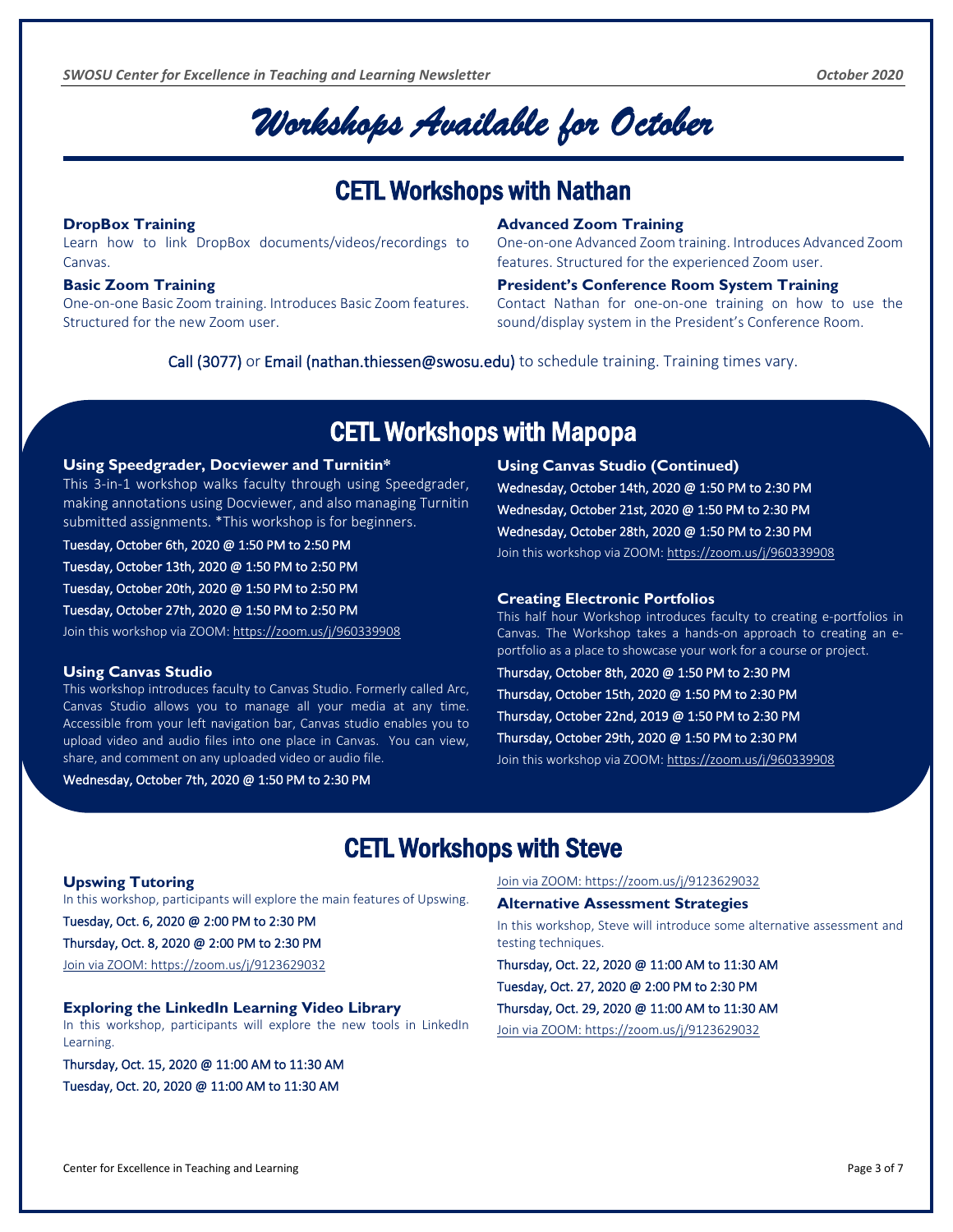# *Workshops are Available from the*

# *Online Learning Consortium!*

The Center for Excellence in Teaching and Learning has 20 scholarships available for faculty to attend Online Learning Consortium workshops. Go to <https://onlinelearningconsortium.org/learn/workshops/> to see the various workshops that are available. These workshops are not just for online faculty, there are topics that pertain to all areas.

If awarded, upon completion of the workshop, a certificate must be sent to CETL for their records. The cost of the workshops is \$170, so, if awarded and you cannot attend, please contact CETL as soon as possible (prior to the workshop) so that a scholarship may be awarded to another faculty member.

#### The following are examples of some of the workshops that are offered:

- Creating Infographics for Learning,
- Designing with Accessibility in Mind,
- Designing a Flipped Classroom,

<span id="page-4-0"></span>

- Strategies to Improve Retention,
- Strategies to Increase Faculty Motivation,
- New to Online: Essentials Part 1 Getting Started,
- Exploring Open Educational Resources, Part 1,
- Creating Rubrics,
- **Exploring Learning Analytics,**
- Strategic Planning for Web Accessibility

# *Using ePortfolios in the Classroom*

Included in Canvas is an ePortfolio function. Canvas has included some helpful information on using ePortfolio in your class, in the Canvas Guides. To access the guides, click on the Help icon, located at the bottom of the navigation area in your Canvas account (the question mark icon.) This will open the Canvas guides section, and you can search for specific questions, or access the complete guide information.

Guides are in place for those who like to see information in a written format. Please keep in mind that we are also available to answer questions in CETL, and the 24/7 Canvas Support that can be found in the navigation section as well.

# Instructor Training: LockDown Browser & Respondus Monitor

Respondus holds training sessions throughout the semester. These comprehensive training webinars are intended for instructors who plan to use LockDown Browser and/or Respondus Monitor with online exams. The session provides a detailed demonstration of both applications, including enhancements that make Respondus Monitor even more effective and easy to use. You can register at the Respondus website[: https://web.respondus.com/webinars/](https://web.respondus.com/webinars/) or click the links below.

#### **Session times for October 2020:**

- [Tuesday, October 13 at 12 pm ET / 9 am PT](https://attendee.gotowebinar.com/register/51803900366327567)
- [Wednesday, October 14 at 1 pm ET / 10 am PT](https://attendee.gotowebinar.com/register/2326196478913833228)
- [Tuesday, October 20 at 3 pm ET / 12 pm PT](https://attendee.gotowebinar.com/register/3450640632414098444)
- [Wednesday, October 21 at 2 pm ET / 11 am PT](https://attendee.gotowebinar.com/register/6764051907765669899)
- [Tuesday, October 27 at 1 pm ET / 10 am PT](https://attendee.gotowebinar.com/register/2275425429742244619)
- [Thursday, October 29 at 12 pm ET / 9 am PT](https://attendee.gotowebinar.com/register/8448643359808969228)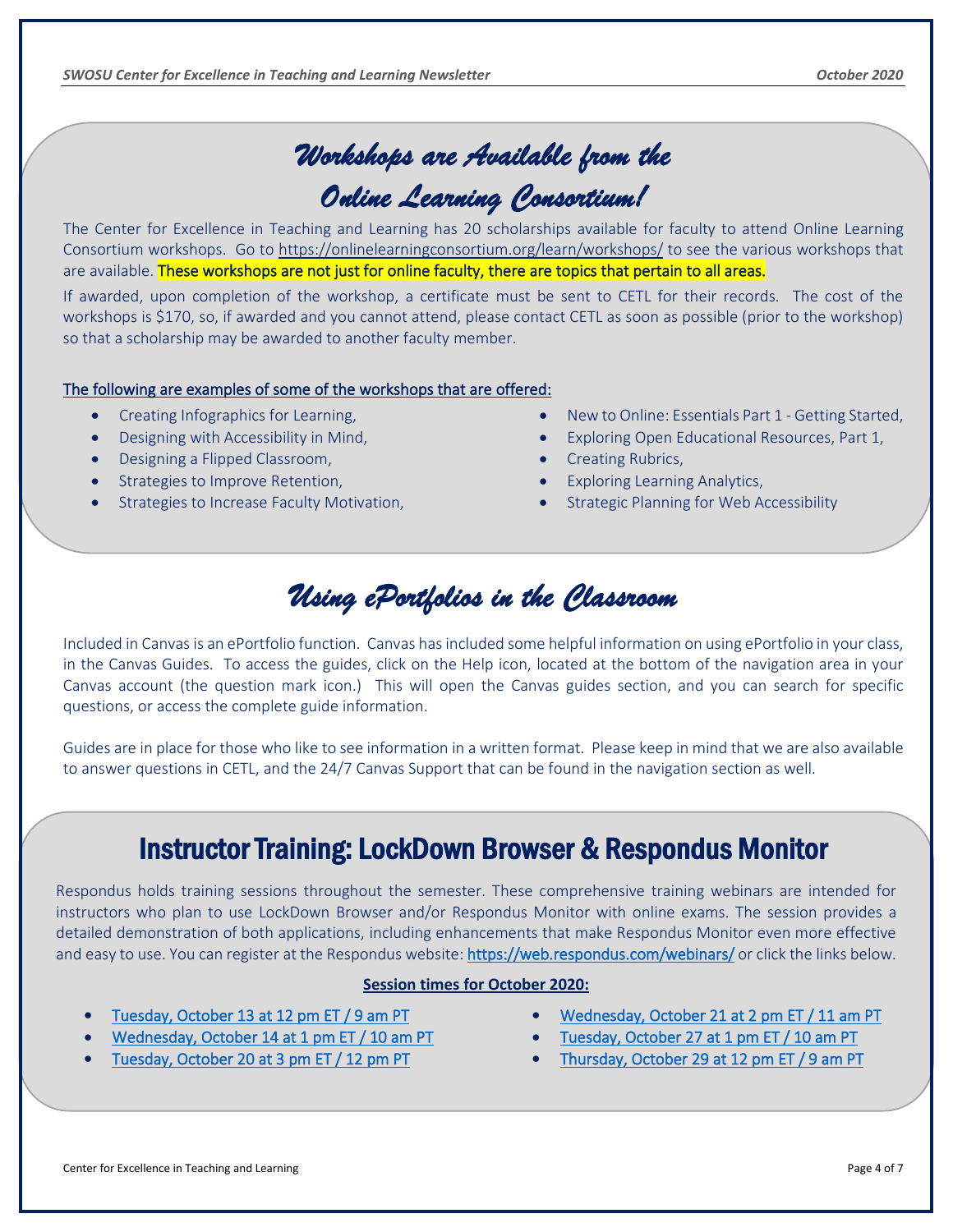# <span id="page-5-0"></span>**Insights from CETL's Teaching and Learning Coordinators**

*Mapopa's Musings* 

by Mapopa W. Sanga, PhD.

#### **Collaborating in the Online Learning Space**

Collaboration has often been defined as the "heart and soul" of an online course, or for that matter, any course that bases its theoretical foundation in constructivism (Palloff & Pratt, 2005). As Brookfield (1995) contended, collaborative processes promote initiative, creativity, critical thinking skills, and dialogue on the part of the learners.

Collaboration then, according to Palloff and Pratt (2005), assists with deeper levels of knowledge generation. Put differently, when online classes are developed from a collaborative framework, the central theme is the co-construction of knowledge and meaning. Palloff and Pratt went on to state that when working in small groups, teams, or even on the discussion board of an online course, the ability to create knowledge and meaning is enhanced. Again, Palloff and Pratt (2005) argued that collaboration allows students to create a shared goal for learning and forms the foundation of a learning community which in essence is the vehicle through which learning occurs in the online course. Palloff and Pratt asserted that beginning an online course with a discussion of learning objectives and working toward a common goal not only creates the foundation of that learning community, it is also the first step toward collaboration. If students are clear from the beginning of the course that "we are all in this together," then incorporating collaborative activity into the course happens much easier (Palloff & Pratt, 2005). When an online course is developed using the concept of learning cycles, all learning styles are tapped. By learning cycles, Palloff and Pratt (2005) meant a systematic set of activities that build on each other and scaffold learning, collaborative projects, or complex activities that demand that students use multiple skills. Finally, Palloff and Pratt (2005) contended that collaboration addresses issues of culture in that collaborative activity enables students to construct their own knowledge and apply prior experience and their own culturally preferred ways of knowing to the task. Consequently, according to Palloff and Pratt (2005), through collaboration, it is likely that a more culturally-sensitive online classroom can be created.

#### **References:**

Brookfield, S.D. (1995). *Becoming a critically reflective teacher*. San Francisco, CA: Jossey-Bass.

Palloff, M., & Pratt, K. (2005). *Collaborating online*. San Francisco, CA: Jossey-Bass.

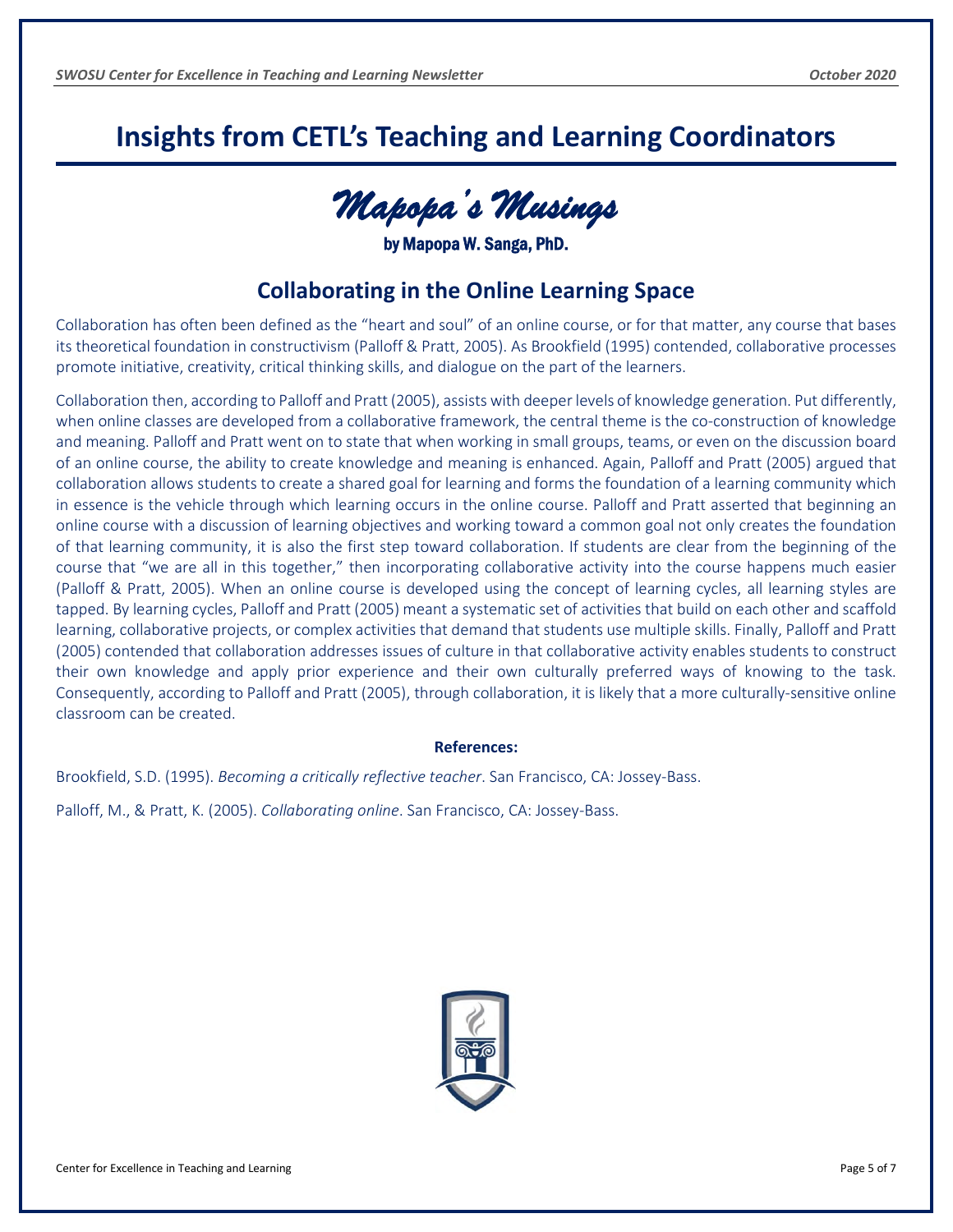

#### **Traditional Assessments vs. Alternative Assessments**

<span id="page-6-0"></span>While doing Research for an upcoming workshop involving Alternative assessment strategies, I ran across an interesting article from the Online Journal of Educational Technology. Below is a condensed version of that article:

Recently, there has been a movement from traditional assessment toward alternative assessments. Alternative assessment started being used as a means for educational reform due to the increasing awareness of the influence of testing on curriculum and instruction (Dietel, Herman, and Knuth, 1991). Similarly, Reeves stated that traditional assessment, which is generally called testing, is being challenged by alternative assessment approaches (2000, p. 103).

According to Bailey (1998), most traditional assessments are indirect and inauthentic. She also adds that traditional assessment is standardized and for that reason, they are one-shot, speed-based, and norm-referenced. Law and Eckes (1995) underline the same issue and state that traditional assessments are single-occasion tests. That is, they measure what learners can do at a particular time. However, test scores cannot accurately tell us about Learner progression. Similarly, they cannot tell what particular difficulties the students had during the test. Bailey (1998) also mentions that there is no feedback provided to learners in this type of assessment other than a "norm-referenced score". Law and Eckes (1995) point out most standardized tests assess only the lower-order thinking skills of the learner. Similarly, Smaldino et al. (2000) state that traditional assessment often focuses on learner's ability of memorization and recall, which are lower level cognition skills. Additionally, traditional assessment tools require learners to display their knowledge in a predetermined way (Brualdi, 1996).

Alternative assessments, on the other hand, assess higher-order thinking skills. Students have the opportunity to demonstrate what they learned. This type of assessment tools focus on the growth and the performance of the student. That is, if a learner fails to perform a given task at a particular time, s/he still has the opportunity to demonstrate his/her ability at a different time and different situation. Since alternative assessment is developed in context and over time, the teacher has a chance to measure the strengths and weaknesses of the student in a variety of areas and situations (Law and Eckes, 1995). More authentic assessment tools, such as portfolios, independent projects, journals and so on, let learners express their knowledge on the material in their own ways using various intelligences (Brualdi,1996). According to Gardner, there are eight intelligences: "1. logical-mathematical intelligence, 2. linguistic intelligence, 3. spatial intelligence, 4. musical intelligence, 5. bodily-kinesthetic intelligence, the two personal intelligences: (6) a. interpersonal intelligence, (7) b. intrapersonal intelligence, and (8) naturalistic intelligence." Reeves (2000) believes the emphasis on performance assessment is the ability of learners to apply his/her knowledge and skills to real life simulations. He further states that there are five main points in performance assessment (p. 108): "1. It is focused on complex learning, 2. engages higher-order thinking and problem-solving skills, 3. stimulates a wide range of active responses, 4. involves challenging tasks that require multiple steps, 5. requires significant commitments of student time and effort." Similarly, Simonson and others (2000) discuss the several advantages of alternative assessment. First of all, they tend to simulate real-life contexts. Learners have the opportunity to practice the authentic activities that they might encounter in real life. These activities allow them to transfer their skills to various real-world related settings. Second, collaborative working is encouraged. Finally, alternative assessments assist instructors to have a better understanding of student learning (Winking, 1997). That is, looking at the student product rather than scores can allow the instructor to get further insights regarding students' knowledge and skills.

#### **References:**

Brualdi, A. (1998). Implementing performance assessment in the classroom. Practical Assessment, Research & Evaluation, 6(2). Available online: <http://ericae.net/pare/getvn.asp?v=6&n=2>

Dietel, R. J., Herman, J. L., & Knuth, R. A. (1991). What does research say about assessment? NCREL, Oak Brook. Available online: [http://www.ncrel.org/sdrs/areas/stw\\_esys/4assess.htm](http://www.ncrel.org/sdrs/areas/stw_esys/4assess.htm)

Law, B. & Eckes, M. (1995). Assessment and ESL. Peguis publishers: Manitoba, Canada.

Niguidula, D. (1993). The digital portfolio: a richer picture of student performance [online document]. *CES National*. Available online: [http://www.essentialschools.org/cs/resources/view/ces\\_res/225](http://www.essentialschools.org/cs/resources/view/ces_res/225)

Niguidula, D. (1993). The digital portfolio: a richer picture of student performance [online document]. *CES National*. Available online: [http://www.essentialschools.org/cs/resources/view/ces\\_res/225](http://www.essentialschools.org/cs/resources/view/ces_res/225)